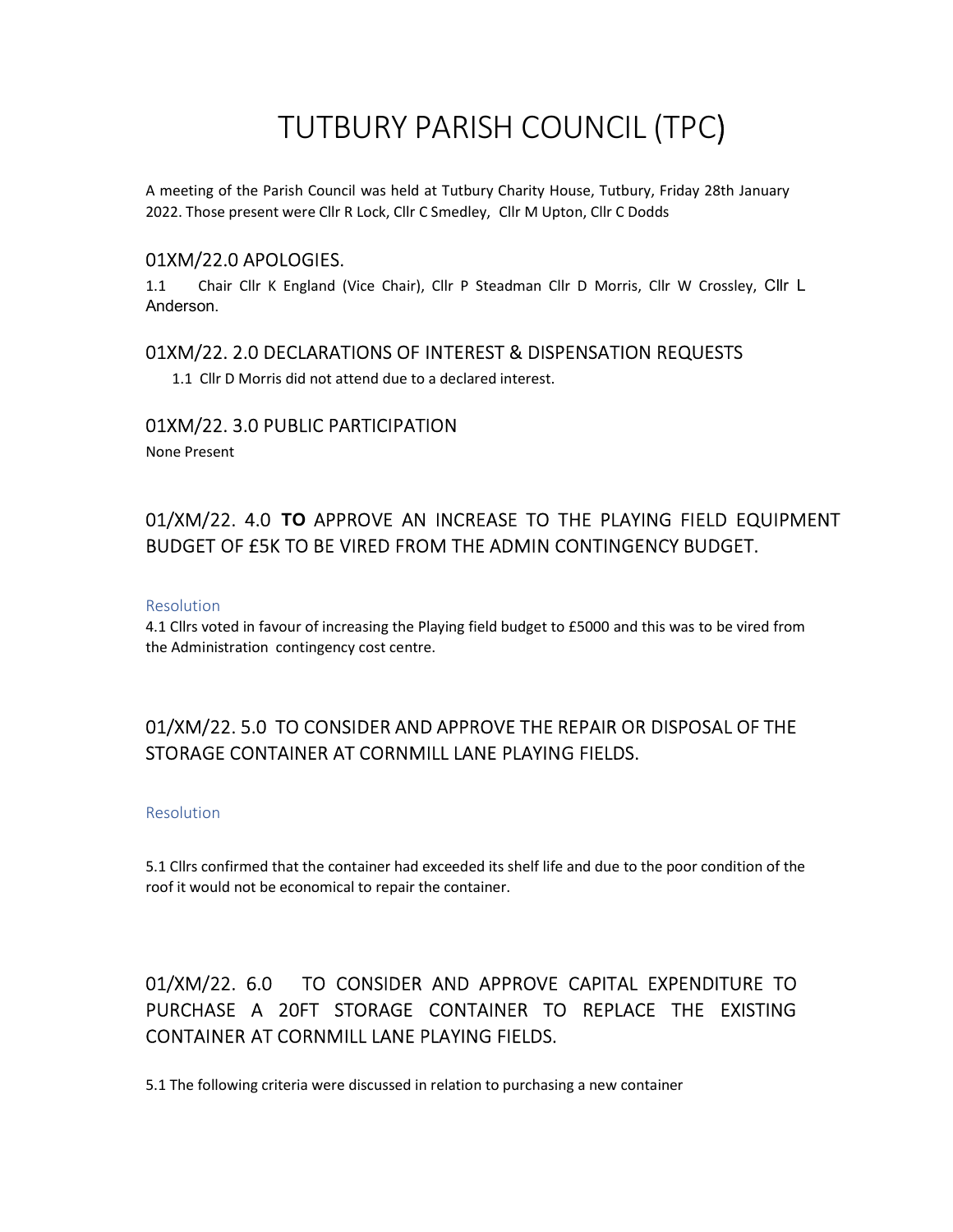#### Unit specification

- 1. Price
- 2. Warranty -weatherproof guarantee is just 1 year on some
- 3. Quality greater tare weight is stronger; vents protect against condensation which apparently has been an issue (desiccant bags could be also acquired)
- 4. Capacity confirm 20ft is adequate as there may be other requirements from netball team
- 5. Finish eg. marine paint
- 6. Flooring some are preinstalled with marine plywood or bamboo
- 7. Colour typically blue or green
- 8. Delivery lead time
- 9. Lock bundled with some offers
- 10. Light bundled with some offers
- 11. Removal of old container

#### Preparation

- 12. Access no hard standing adjacent to existing container. Need to check with haulier this is ok for a side offloading
- 13. Concrete skirt around existing container need to check this will pull free
- 14. Utilities check positioning & risk
- 15. Mitigation depending upon the lead time of the selected supplier,

 A temporary fix was discussed for the hole in the roof above the racking old container to protect the racking inside the existing container until such time as the new container could be installed.

The following quotes were obtained.

All quotes are for 20ft containers including delivery. Quotes pertain to containers used once and refurbished for use as static storage. While removal was requested where this was a supported service not all companies provided the costs for this.

#### Company A

Container cost incl delivery: £3450+ VAT

Removal cost: £200 removal

 $= **£4180**$ 

#### Company B

Container cost: £3300 + VAT Delivery cost £250 + VAT Note: Does not include removal